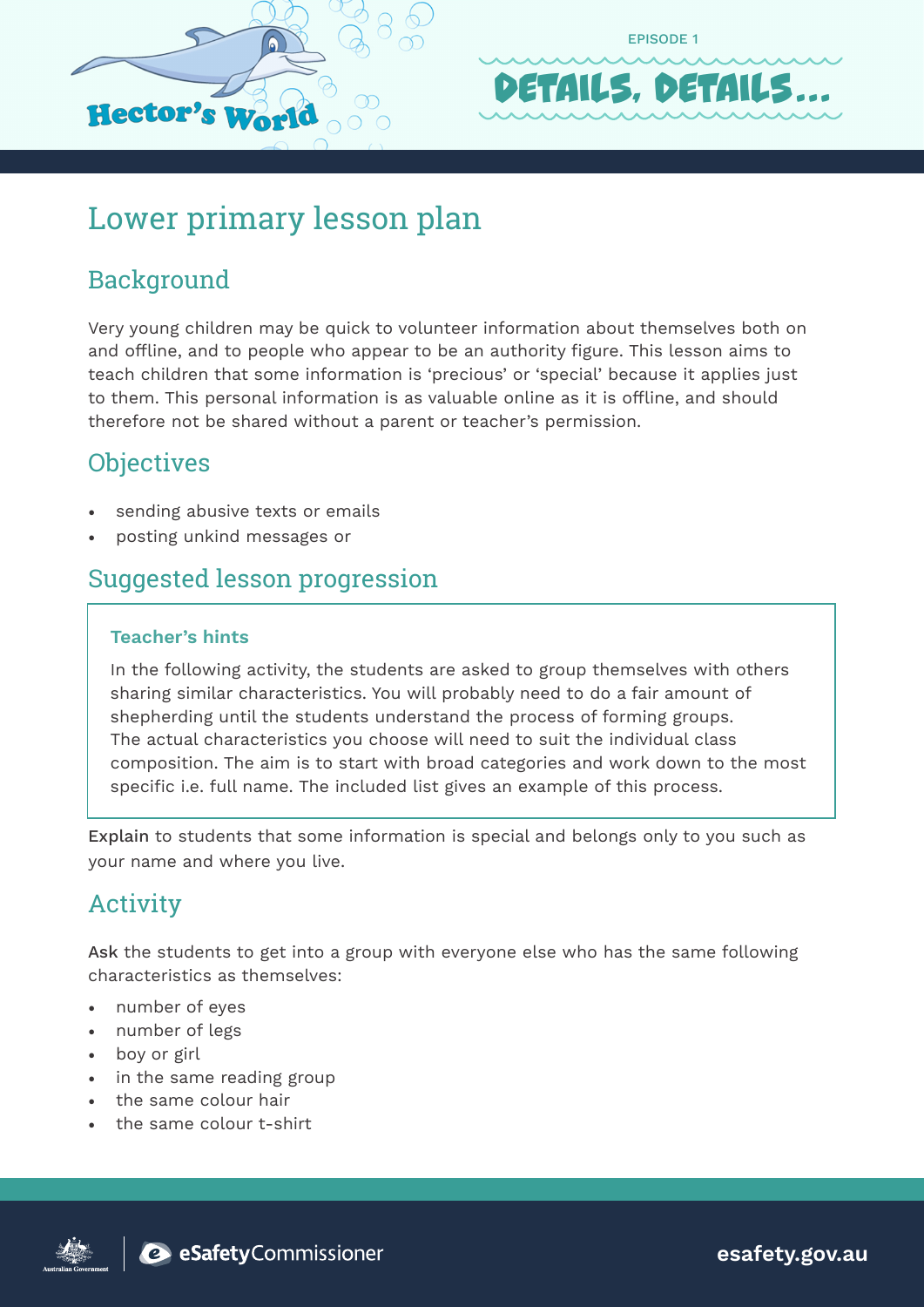- the same method of fastening shoes. For example, lace-up, Velcro or buckle.
- the same first name
- lives in the same house
- the same first and last name.

By the end of this process, each child should be standing alone. Ask the students to put up their hand if they are the only person in their group. Everyone should have their hand up. Ask them to explain why they are standing alone, that is, no-one else has the same name.

Explain that although they do have a lot of things in common, each of them is special and not exactly like anybody else. Some of the things that make us different are our names, what we look like, what we like doing, or our personality.

Explain that they are now going to watch a cartoon about how important it is to keep their special personal information safe.

In order to create the necessary cognitive link between the exercise above and the learning objective in the episode, you may wish to make use of the following introduction:

In this cartoon you are going to meet a group of friends who live under the sea. Watch carefully and you will soon see that each of the friends is special and different. One of them is in a rush to do things, one is a bit bossy, and another is sensible and likes helping his friends. While you are enjoying the cartoon, think about what the friends are learning about their personal information.

View Hector's World™ Episode 1: Details, Details...

- what information Ranjeet was going to send
- why Kui said not to share the information
- what Hector's suggestion was.

Review the lesson, including these points:

#### **Teacher's hints**

You might prefer to divide the class into three, and allocate one question to each group. Alternatively you could work with the whole class, pausing the animation if possible between questions rather than asking all three questions at the very beginning.

What is special about personal information?

It makes us unique and is the important information that can be used to identify us. For example, if children get lost, giving their personal information to a police officer will held find the children's parents.

- Because this information is so special, we should be careful who we share it with when we meet people offline and online.
- Children should never share their personal information online without asking a parent or teacher first. Online includes the computer, mobile phone, or gaming device like Xbox® or PlayStation® Portable.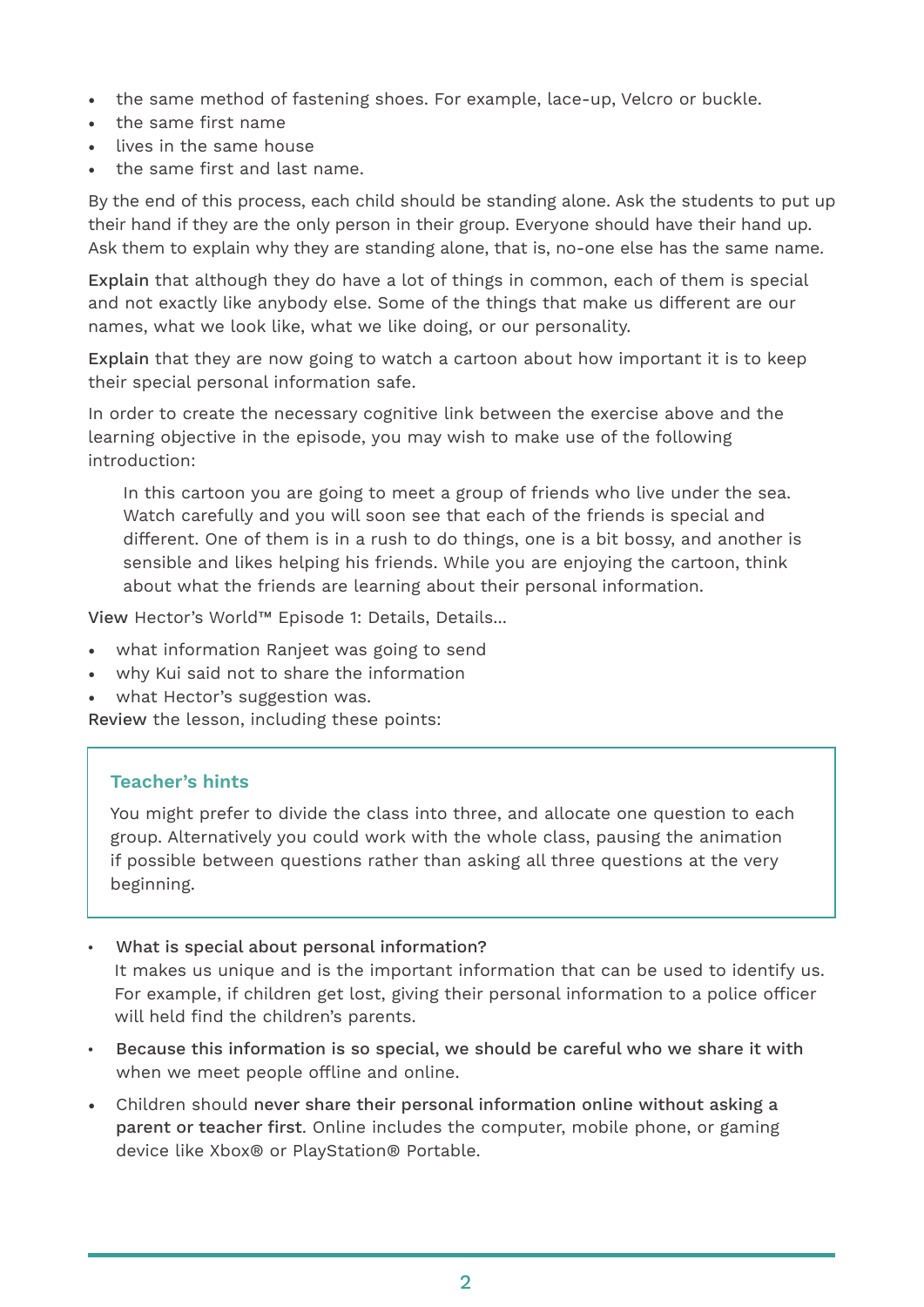## Follow up activity

Students complete the following sheet which has room to list two 'special' pieces of information about themselves and is designed to emphasise the 'precious' nature of the information.